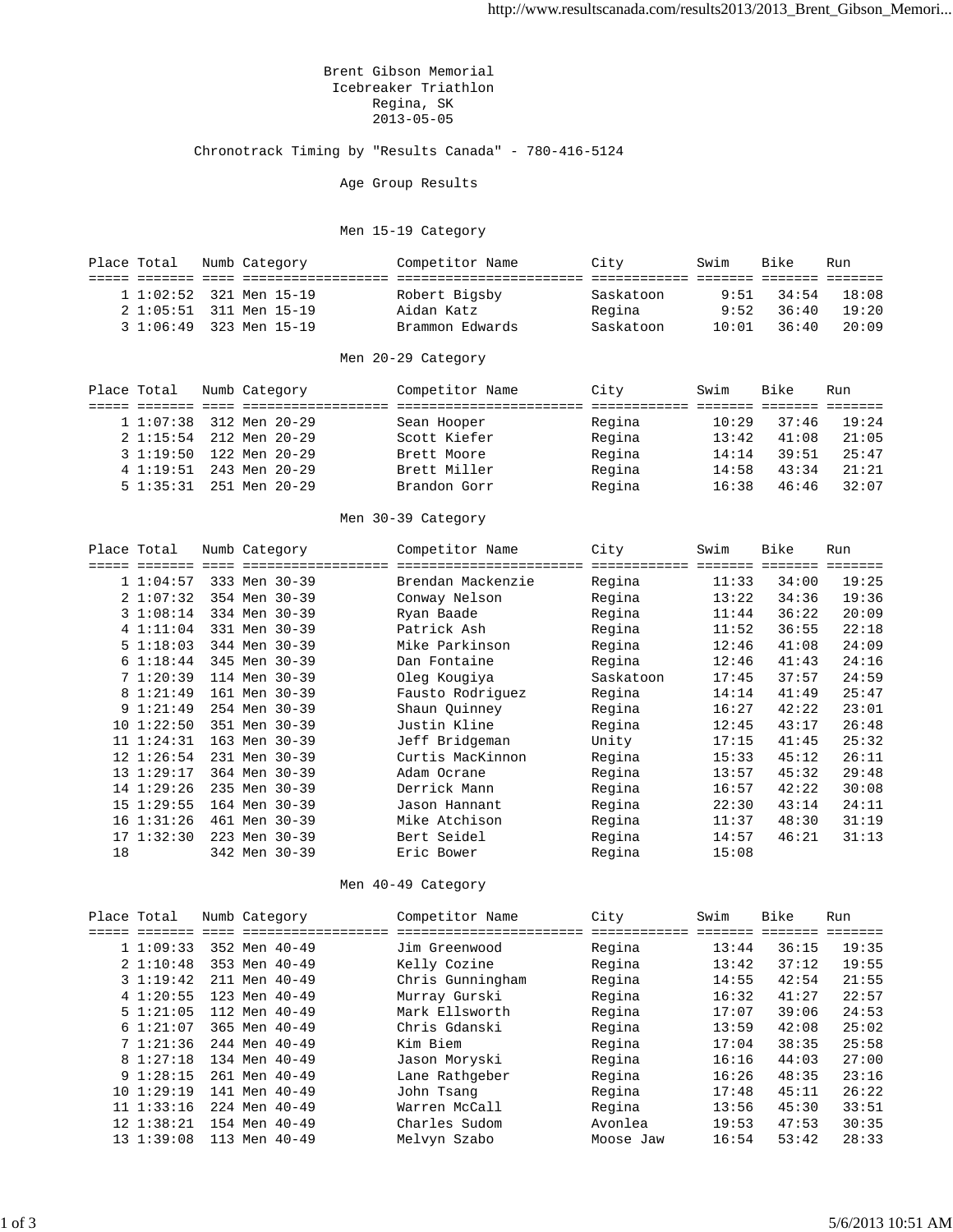## Men 50-59 Category

| Place Total<br>6 | ===== ======= ====<br>1 1:18:28<br>21:19:55<br>31:24:33<br>4 1:24:37<br>51:43:22 |  | Numb Category<br>355 Men 50-59<br>335 Men 50-59<br>263 Men 50-59<br>221 Men 50-59<br>241 Men 50-59<br>124 Men 50-59 | Competitor Name<br>Doug Mackenzie<br>Doug Farenick<br>Enio Ricci<br>Bruce Moore<br>Kevin Miller<br>Ray Gosselin<br>Men 60-69 Category | City<br>Regina Beach<br>Regina<br>Regina<br>Regina<br>Emerald Park<br>Regina | Swim<br>13:14<br>11:42<br>16:13<br>15:43<br>16:16<br>16:26 | Bike<br>39:44<br>42:30<br>43:19<br>44:39<br>49:20<br>36:31 | Run<br>25:30<br>25:44<br>25:03<br>24:15<br>37:47 |  |  |  |
|------------------|----------------------------------------------------------------------------------|--|---------------------------------------------------------------------------------------------------------------------|---------------------------------------------------------------------------------------------------------------------------------------|------------------------------------------------------------------------------|------------------------------------------------------------|------------------------------------------------------------|--------------------------------------------------|--|--|--|
| Place Total      |                                                                                  |  | Numb Category                                                                                                       | Competitor Name                                                                                                                       | City                                                                         | Swim                                                       | Bike                                                       | Run                                              |  |  |  |
|                  | 1 1:40:13                                                                        |  | 242 Men 60-69                                                                                                       | Blair Parkinson                                                                                                                       | Fort Qu'appe                                                                 | 15:18                                                      | 45:03                                                      | 39:53                                            |  |  |  |
|                  | 2 1:49:12                                                                        |  | 142 Men 60-69                                                                                                       | Douglas Blakely                                                                                                                       | Regina                                                                       | 17:59                                                      | 45:58                                                      | 45:16                                            |  |  |  |
|                  | Men 70+ Category                                                                 |  |                                                                                                                     |                                                                                                                                       |                                                                              |                                                            |                                                            |                                                  |  |  |  |
|                  | Place Total                                                                      |  | Numb Category                                                                                                       | Competitor Name                                                                                                                       | City                                                                         | Swim                                                       | Bike                                                       | Run                                              |  |  |  |
|                  |                                                                                  |  |                                                                                                                     |                                                                                                                                       |                                                                              |                                                            |                                                            |                                                  |  |  |  |
|                  | Women 15-19 Category                                                             |  |                                                                                                                     |                                                                                                                                       |                                                                              |                                                            |                                                            |                                                  |  |  |  |
| Place Total      |                                                                                  |  | Numb Category                                                                                                       | Competitor Name                                                                                                                       | City                                                                         | Swim                                                       | Bike                                                       | Run                                              |  |  |  |
|                  | 11:07:16                                                                         |  | 322 Women 15-19                                                                                                     | Gabrielle Edwards                                                                                                                     | Saskatoon                                                                    | 10:11                                                      | 36:47                                                      | 20:19                                            |  |  |  |
|                  | 21:11:03                                                                         |  | 324 Women 15-19                                                                                                     | Anne Charles                                                                                                                          | Prince Alber                                                                 | 9:59                                                       | 39:40                                                      | 21:25                                            |  |  |  |
|                  | 31:12:51                                                                         |  | 313 Women 15-19                                                                                                     | Keisha Besler                                                                                                                         | Saskatoon                                                                    | 10:31                                                      | 38:28                                                      | 23:53                                            |  |  |  |
|                  | 4 1:14:47                                                                        |  | 465 Women 15-19                                                                                                     | Nicole Cripps                                                                                                                         | Regina                                                                       | 11:21                                                      | 40:22                                                      | 23:05                                            |  |  |  |
|                  | 51:20:42                                                                         |  | 341 Women 15-19                                                                                                     | Tianna Dodds                                                                                                                          | Lumsden                                                                      | 12:08                                                      | 44:18                                                      | 24:17                                            |  |  |  |
|                  |                                                                                  |  |                                                                                                                     | Women 20-29 Category                                                                                                                  |                                                                              |                                                            |                                                            |                                                  |  |  |  |
| Place Total      |                                                                                  |  | Numb Category                                                                                                       | Competitor Name                                                                                                                       | City                                                                         | Swim                                                       | Bike                                                       | Run                                              |  |  |  |
|                  |                                                                                  |  |                                                                                                                     |                                                                                                                                       |                                                                              |                                                            |                                                            |                                                  |  |  |  |
|                  | 1 1:21:19                                                                        |  | 361 Women 20-29                                                                                                     | Julie Folk                                                                                                                            | Regina                                                                       | 14:08                                                      | 41:54                                                      | 25:18                                            |  |  |  |
|                  | 2 1:22:42                                                                        |  | 225 Women 20-29                                                                                                     | Laura Gray                                                                                                                            | Regina                                                                       | 15:19                                                      | 40:33                                                      | 26:51                                            |  |  |  |
|                  | 31:24:39                                                                         |  | 234 Women 20-29                                                                                                     | Corinne Barnett                                                                                                                       | Regina                                                                       | 15:53                                                      | 42:02                                                      | 26:45                                            |  |  |  |
|                  | 4 1:31:25                                                                        |  | 233 Women 20-29                                                                                                     | Katelle Halpape                                                                                                                       | Pense                                                                        | 14:53                                                      | 47:17                                                      | 29:16                                            |  |  |  |
|                  | 51:31:30                                                                         |  | 232 Women 20-29                                                                                                     | Katelyn Halpape                                                                                                                       | Milestone                                                                    | 16:25                                                      | 45:50                                                      | 29:16                                            |  |  |  |
|                  | 61:43:52                                                                         |  | 264 Women 20-29                                                                                                     | Kelsey Schaeffer                                                                                                                      | Regina                                                                       | 17:14                                                      | 51:18                                                      | 35:21                                            |  |  |  |
|                  |                                                                                  |  |                                                                                                                     | Women 30-39 Category                                                                                                                  |                                                                              |                                                            |                                                            |                                                  |  |  |  |
| Place Total      |                                                                                  |  | Numb Category                                                                                                       | Competitor Name                                                                                                                       | City                                                                         | Swim                                                       | Bike                                                       | Run                                              |  |  |  |
|                  |                                                                                  |  |                                                                                                                     |                                                                                                                                       | ============= ======= ======= =======                                        |                                                            |                                                            |                                                  |  |  |  |
|                  | 1 1:20:57                                                                        |  | 462 Women 30-39                                                                                                     | Barb Austin                                                                                                                           | Regina                                                                       | 11:13                                                      | 44:11                                                      | 25:35                                            |  |  |  |
|                  | 21:23:06                                                                         |  | 463 Women 30-39                                                                                                     | Orenda Pelzer                                                                                                                         | Regina                                                                       | 10:57                                                      | 45:39                                                      | 26:31                                            |  |  |  |
|                  | 31:25:06                                                                         |  | 213 Women 30-39                                                                                                     | Allison Szeles                                                                                                                        | Regina                                                                       | 14:20                                                      | 46:14                                                      | 24:34                                            |  |  |  |
|                  | 4 1:31:33                                                                        |  | 362 Women 30-39                                                                                                     | Leanne Pederson                                                                                                                       | Regina                                                                       | 14:13                                                      | 47:38                                                      | 29:43                                            |  |  |  |
|                  | 5 1:31:45                                                                        |  | 343 Women 30-39                                                                                                     | Bridgett Norman                                                                                                                       | Regina                                                                       | 13:01                                                      | 49:32                                                      | 29:13                                            |  |  |  |
|                  | 6 1:33:11                                                                        |  | 214 Women 30-39                                                                                                     | Jaimie Mimbs                                                                                                                          | Regina                                                                       | 16:27                                                      | 49:26                                                      | 27:19                                            |  |  |  |
|                  | 71:40:53                                                                         |  | 131 Women 30-39                                                                                                     | Tanya Thome                                                                                                                           | Regina                                                                       | 16:48                                                      | 49:40                                                      | 34:27                                            |  |  |  |
| 8                | 1:47:11                                                                          |  | 151 Women 30-39                                                                                                     | Andrea Tresek                                                                                                                         | Regina                                                                       | 21:08                                                      | 53:55                                                      | 32:09                                            |  |  |  |
|                  | 91:51:32                                                                         |  | 252 Women 30-39<br>262 Women 30-39                                                                                  | Deanne Cannon<br>Sarah Turnbull                                                                                                       | Regina                                                                       | 18:12                                                      | 54:03                                                      | 39:18                                            |  |  |  |
| 10               |                                                                                  |  |                                                                                                                     |                                                                                                                                       | Regina                                                                       | 16:02                                                      |                                                            |                                                  |  |  |  |

Women 40-49 Category

| Place Total |                           | Numb Category   | Competitor Name | City   | Swim  | Bike  | Run   |
|-------------|---------------------------|-----------------|-----------------|--------|-------|-------|-------|
|             |                           |                 |                 |        |       |       |       |
|             | $1\;\; 1\; 1\; 3\; 1\; 6$ | 464 Women 40-49 | Jackie Hatherly | Regina | 10:53 | 38:30 | 23:54 |
|             | $2\;1:26:26$              | 253 Women 40-49 | Jennifer Masur  | Regina | 16:11 | 45:52 | 24:24 |
|             | $3 \; 1:26:48$            | 215 Women 40-49 | Theresa Gibson  | Regina | 15:02 | 42:04 | 29:42 |
|             | 4 1:41:10                 | 143 Women 40-49 | Tracey Cozman   | Regina | 17:58 | 52:20 | 30:53 |
|             | $5 \t1:49:42$             | 121 Women 40-49 | Lynda Loveday   | Regina | 18:37 | 55:38 | 35:28 |
|             | 61:55:32                  | 162 Women 40-49 | Juliana Saxberg | Craven | 21:39 | 53:49 | 40:05 |
|             | 7 2:03:12                 | 152 Women 40-49 | Shari Mosthaf   | Regina | 23:15 | 54:28 | 45:30 |